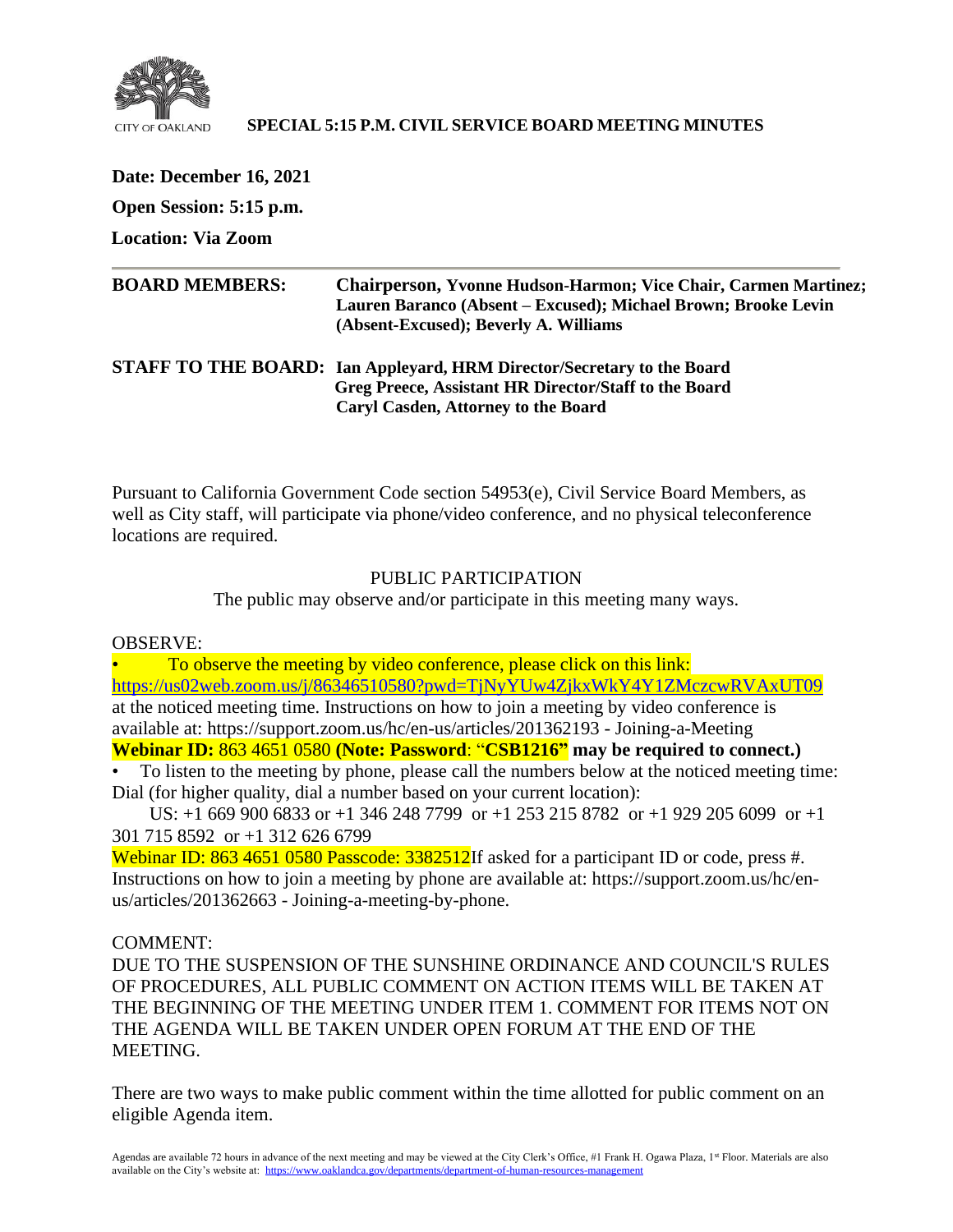• To comment by Zoom video conference, click the "Raise Your Hand" button to request to speak when Public Comment is being taken on an eligible agenda item at the beginning of the meeting. You will then be unmuted, during your turn, and allowed to participate in public comment. After the allotted time, you will then be re-muted. Instructions on how to "Raise Your Hand" is available at: https://support.zoom.us/hc/en-us/articles/205566129 - Raise-Hand-In-Webinar.

• To comment by phone, please call on one of the above listed phone numbers. You will be prompted to "Raise Your Hand" by pressing "\*9" to request to speak when Public Comment is being taken on an eligible agenda Item at the beginning of the meeting. You will then be unmuted, during your turn, and allowed to make public comments. After the allotted time, you will then be re-muted. Instructions of how to raise your hand by phone are available at: https://support.zoom.us/hc/en-us/articles/201362663 - Joining-a-meeting-by-phone.

If you have any questions, please email Greg Preece, Assistant Human Resources Director at GPreece@oaklandca.gov. – Human Resources Management Department.

## **OPEN SESSION AGENDA**

# **ROLL CALL**

## **1) PUBLIC COMMENT:**

## **COMMENT ON ALL ACTION ITEMS WILL BE TAKEN AT THIS TIME. COMMENTS FOR ITEMS NOT ON THE AGENDA WILL BE TAKEN DURING OPEN FORUM.**

- **2) REVIEW AND TAKE POSSIBLE ACTION ON A RESOLUTION (AB 361, FILED 9/16/2021) ESTABLISHING CERTAIN FINDINGS JUSTIFYING THE ONGOING NEED FOR VIRTUAL MEETINGS ACTION**
- **45089 A motion was made by Member Williams and seconded by Vice Chair Martinez to approve the Resolution. The motion passed.**

**Votes:** Board Member Ayes: – Hudson-Harmon, Martinez, Brown, Williams

Board Member Noes: None Board Member Abstentions: None Board Members Absent: Baranco, Levin

#### **3) OPEN FORUM**

## **4) ADJOURNMENT**

**45090 A motion was made by Chairperson Hudson-Harmon and seconded by Member Williams to adjourn the special meeting. The motion passed.**